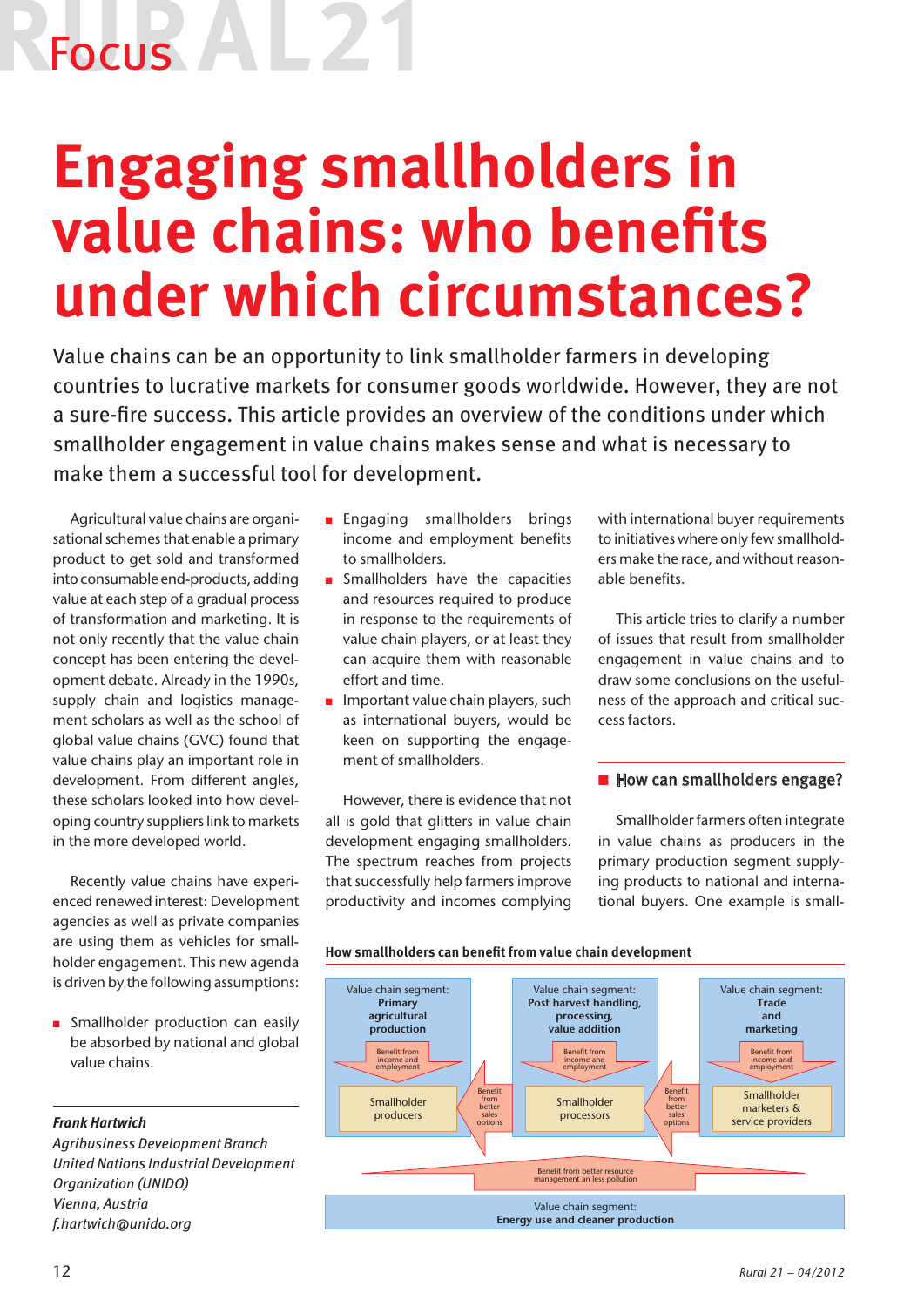# R<sup>A</sup>Focus

*Smallholders offering their potatoes in Eldoret, Kenya.*

holder producers in Indonesia who sell cocoa beans to traders; the traders bring them to cocoa processing plants which process them into butter and paste to be sold to chocolate makers world-wide. Taking another example, smallholder engagement in Kenya's flower value chain sector is of a different type; smallholders disengage from independent production and become employees in flower plantation companies, gaining salaries that are well above the average of independent smallholders or labourers employed in other sectors. Smallholders can also pursue value addition, as for example in the case of rice milling in Vietnam, an activity that rice producers engage in as they see it is more profitable and complementary to the cultivation of rice. In general, three types of smallholder engagement in value chains can be distinguished:

- **1.** Engagement in independent primary agricultural production with effect on smallholder incomes.
- **2.** Engagement in dependent primary agricultural production with effect on incomes and employment.
- **3.** Engagement in value addition of agricultural products with effect on incomes and employment.

There may be further engagement of smallholders in various services that support the functioning of the value chain, e.g. transport, advisory service, etc. The Figure on page 12 provides an overview of the various effects through which smallholders can benefit from value chain development.

### $\blacksquare$  Who drives smallholder engagement?

A common scenario is that buyers, e.g. an international food retailer, are the main force pushing for the engagement of smallholders in the value



chain. Usually, the buyers' motive is that they are short in supply of primary products. This motive is sometimes paired with arguments of (corporate) social responsibility (CSR). In all cases, it is important to separate procurement of supplies motives from CSR-related motives. The latter address a limited group of target beneficiaries (e.g. building a school in a producer region), while the former are often able to generate a more sustainable impact on the businesses that smallholders engage in.

"Outgrower schemes" in which a buyer provides seeds and fertiliser or alternatively credit as well as agronomic know-how to "outgrowing" farmers, are a special case. The "outgrowing" farmers, in turn, produce according to a particular protocol and are obliged to deliver the product to the buyer's collection centres where, if compliant to quality standards, the product is paid, sometimes with delay and after reducing the advanced payments. Outgrower schemes are an efficient method to quickly provide farmers with the necessary technology and inputs to engage in value chains. However, they are vulnerable because payments and credits must be monitored but reliable accounting systems, sometimes covering a large number of smallholders, are expensive to maintain. Often, buyers are not willing to manage accounts of a large number of outgrowers relying

on farmer organisations, credit schemes and/or development agencies which are also prone to mismanagement and conflicts. Outgrower schemes are particularly vulnerable because smallholders may decide to side-sell avoiding repayment of debts.

Another scenario is that suppliers of agricultural inputs such as seeds and fertiliser seek to engage smallholders in value chains to extend sales. In some cases, it is also the smallholders themselves who initiate their engagement in a value chain and seek buyers to purchase their products. Finally, there are many cases in which governments and development agencies are the drivers of smallholder engagement based on the understanding that subsidising the smallholders' integration in the value chain will lead to social benefits. The latter has also led to the very common model of development agencies partnering with large buyers, enabling the participation of smallholders in value chains. However, the latter model has been criticised in a range of cases where the development agencies have been subsidising all activities to help smallholders comply with standards while the private buyer reaps the benefits of sourcing more higher quality products at no additional costs.

Who should initiate smallholder engagement? Often, the argument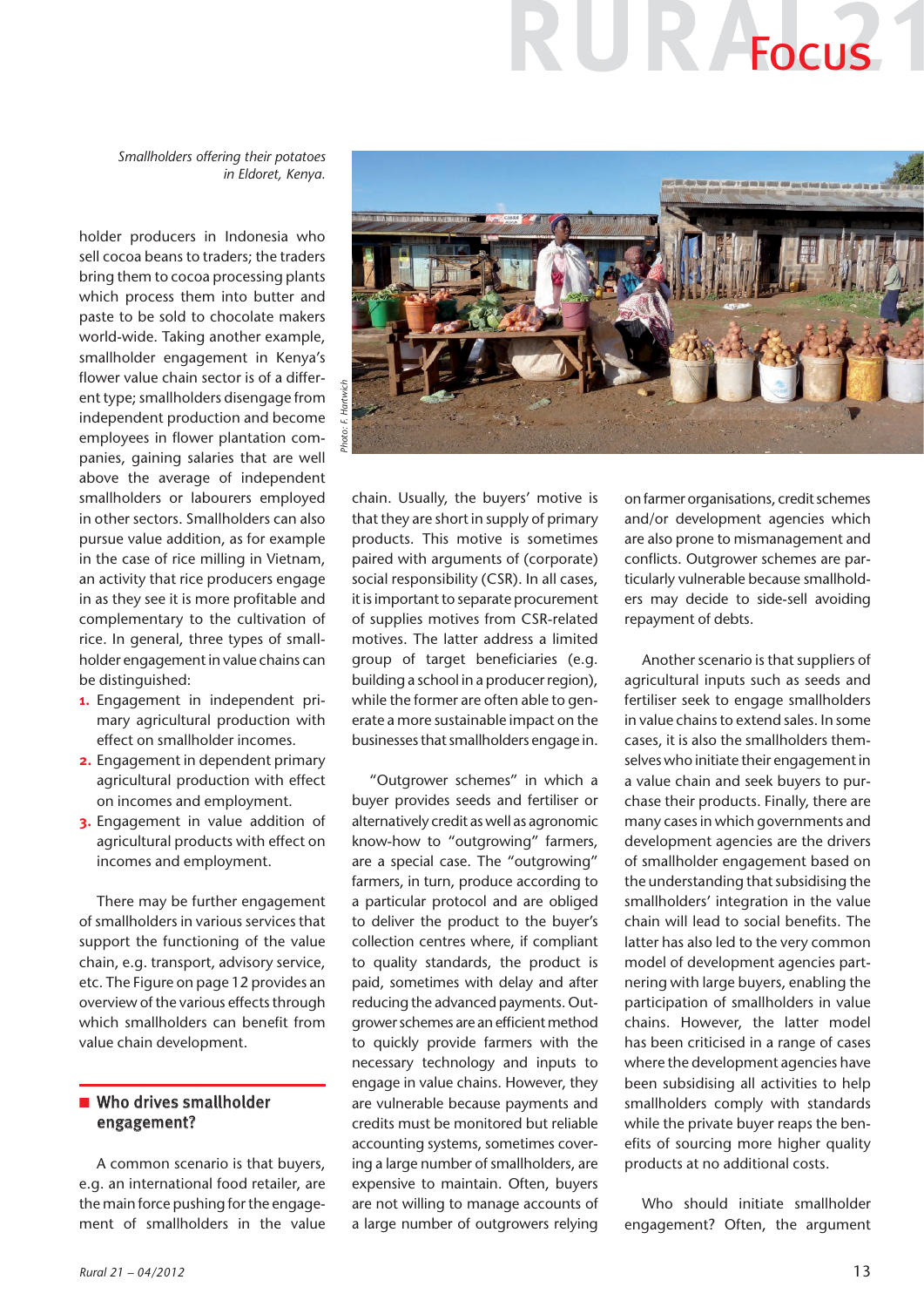### Focus AL2

#### **Common practice – the lead buyer approach**

Many governments and development agencies find it difficult to choose the appropriate entry point for engaging smallholders. One common approach is to pick a lead buyer and support value chain development through that company. For example, a lead firm with connections to markets, e.g. a cassava starch processing company in Colombia, receives support through development agencies to source cassava from local farmers. The development agency helps the lead firm to provide technologies to farmers, including the arrangement of advances for production inputs such as seeds and fertilisers.

Lead-firm approaches have the advantages that support by development agencies can easily be organised and all money can be channelled to one company instead of dealing with a large amount of primary producers. In many cases, however, development agencies also support the primary producers as the lead company is not able to provide technical training to large producer communities.

is made that lead buyers are the only appropriate drivers of smallholder engagement. However, the point is made here that any of the above, individually or jointly, can initiate such smallholder engagement, and, more importantly, that smallholder engagement is beneficial to value chain actors in general and to the smallholders in particular. This depends on a range of factors and can only be established on the basis of thorough analysis.

### $\blacksquare$  What makes smallholders benefit?

Engaging smallholders in value chains, e.g. via a lead buyer approach, must not necessarily result in benefits. Various studies have shown, for example, that the costs of certification can be higher than the benefits from selling a product to international buyers. Below are a number of considerations that one can make to better understand the benefits smallholders might have from value chain engagement:

In the case of self-reliant smallholder production, engagement in the value chain brings the advantage that smallholders can sell a product at a fixed (and possibly higher) price. However, the engagement of smallholders often comes with an additional cost related to a new system of production and the efforts to comply with certain standards.

Frequently, smallholders can only apply the new way of production after intensive capacity building and through additional investments in inputs and equipments. For example, the production of soybeans for the international market would usually require the application of zero-tillage cultivation and the purchase of Roundup Ready soy varieties. This practice requires substantial capital and larger parcels of land. In the end, it is the individual cost-benefit ratio of each farmer that determines whether engagement makes sense. For some farmers, it may be more beneficial than for others.

When training and capacity strengthening of smallholders is required, the related project costs need to be compared with the overall benefits of engaging smallholders (the accumulated individual cost-benefit ratios). If only a small number of farmers engage in a value chain and each earns a couple of dollars more, an expensive project that fosters the engagement of these smallholders may not be justified.

Some practitioners in development argue that there is often no alternative to an engagement in the value chain following a "grow or perish" logic. Indeed, local markets may sometimes not be an alternative for products that only get appropriately remunerated when they enter global value chains. However, smallholders often benefit from local markets where products of less quality can be sold parallel to value chains to which the better-quality products can be channelled. For example, second-grade mangoes from Ghana that do not meet export criteria can be sold on the local markets, sometimes at even higher prices than the first-grade export mangoes. In all cases, engagement in value chains can be a necessary condition for smallholders to maintain agricultural production when they provide a sure market outlet for products.

It is also important to balance the effects of engaging smallholders in the various segments of the value chain. Employment created at the level of processing (for example a couple of hundred jobs) may constitute a small benefit in relation to tens of thousands of smallholders benefiting from higher prices for their products. Another consideration is that employment in regions with only underpaid jobs may provide an important push to the labour market. Contrarily, if the salary lies minimally above other job opportunities, the benefit for workers may be negligible. Employment targeting women labourers can be important for gender empowerment.

In summary, the main parameters to be taken into consideration to evaluate the benefits from smallholder engagement in value chains are the following:

- $\blacksquare$  the product price being paid to smallholders,
- $\blacksquare$  the costs of smallholder production complying with buyer criteria,
- $\blacksquare$  the costs of training and capacity building necessary to enable smallholders engaging in value chains,
- $\blacksquare$  the number of smallholders that will be able to engage in the value chain (also in relation to the ones that may fall behind),
- $\blacksquare$  the employment effect on engaging smallholders in primary production and other segments of the value chain.